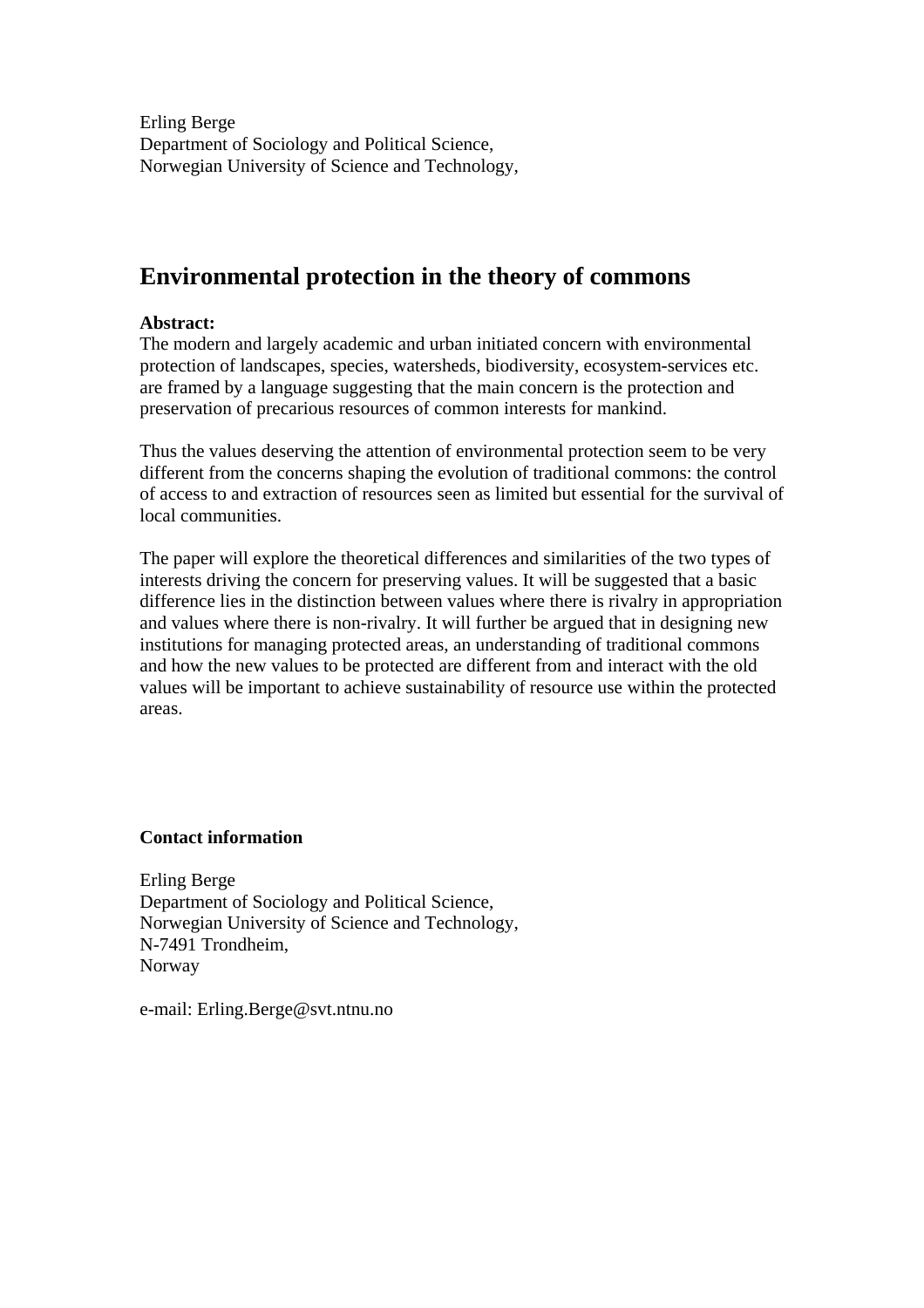Erling Berge Department of Sociology and Political Science, Norwegian University of Science and Technology,

# **Environmental protection in the theory of commons**

# **Introduction**

The modern largely academic and urban initiated concern with environmental protection of landscapes, species, watersheds, biodiversity, ecosystem-services etc. are framed by a language suggesting that the main concern is the protection and preservation of precarious resources of common interests for mankind. Thus the values deserving the attention of environmental protection seem to be very different from the concerns shaping the evolution of traditional commons: the control of access to and extraction of resources seen as limited but essential for the survival of local communities.

With a few notable exceptions (e.g. Bromley 1991 and Yandle 1997) environmental protection and management of common resources are not discussed together. The economic theory of environmental problems and policies is usually discussed as a problem of allocating responsibility for externalities (Baumol and Oates 1988, Devlin and Grafton 1998, Sandmo 2000). The environmental problem is described as consisting of the misuse of a resource currently being in the public domain with open access. The solution is seen to be either imposition of appropriate taxes for matching the use of the resource to its capacity, or it is seen as a problem of privatization, to allocate private property rights to the resource in order to achieve the internalization of externalities. However, in recent treatments of "Environmental Economics and Policy" (e.g. Kolstad 2000, Tietenberg 2001 ) the discussion of property rights is expanded to common property and property rights have become a central concept in the discussion.

The legal discussions of environmental protection are more concerned with balancing rights and duties, but have a very noticeable emphasis on the manufacturing of products<sup>1</sup>. Its modern form originates with the need to control toxic and hazardous waste, but have come to encompass all sorts of public interventions to protect bits and pieces of our natural environment, including the much older tradition of protecting particular wilderness areas (Buck 1996, Weale et al. 2000). Other approaches to the environment-society relations including studies of the cultural and material processes involved (Beck 1986, Murphy 1994, Smith (ed.) 1999) would seem to be even further from the theory of the commons.

The present paper will argue that the current theory of commons might easily be expanded to environmental goods and services. This will facilitate the discussion of the interactions and interdependencies between the resources of the traditional commons and the goods and services that are the goal of environmental protection. For the present discussion we will talk about old and new commons.

<sup>&</sup>lt;sup>1</sup> "The cycle of resources from extraction to recovery is a natural one, but the law's approach to it is curious. Law generally uses a light hand as resources are taken out of the environment. It uses a heavy hand as resources are manufactured into products." concludes Breen (1993:70).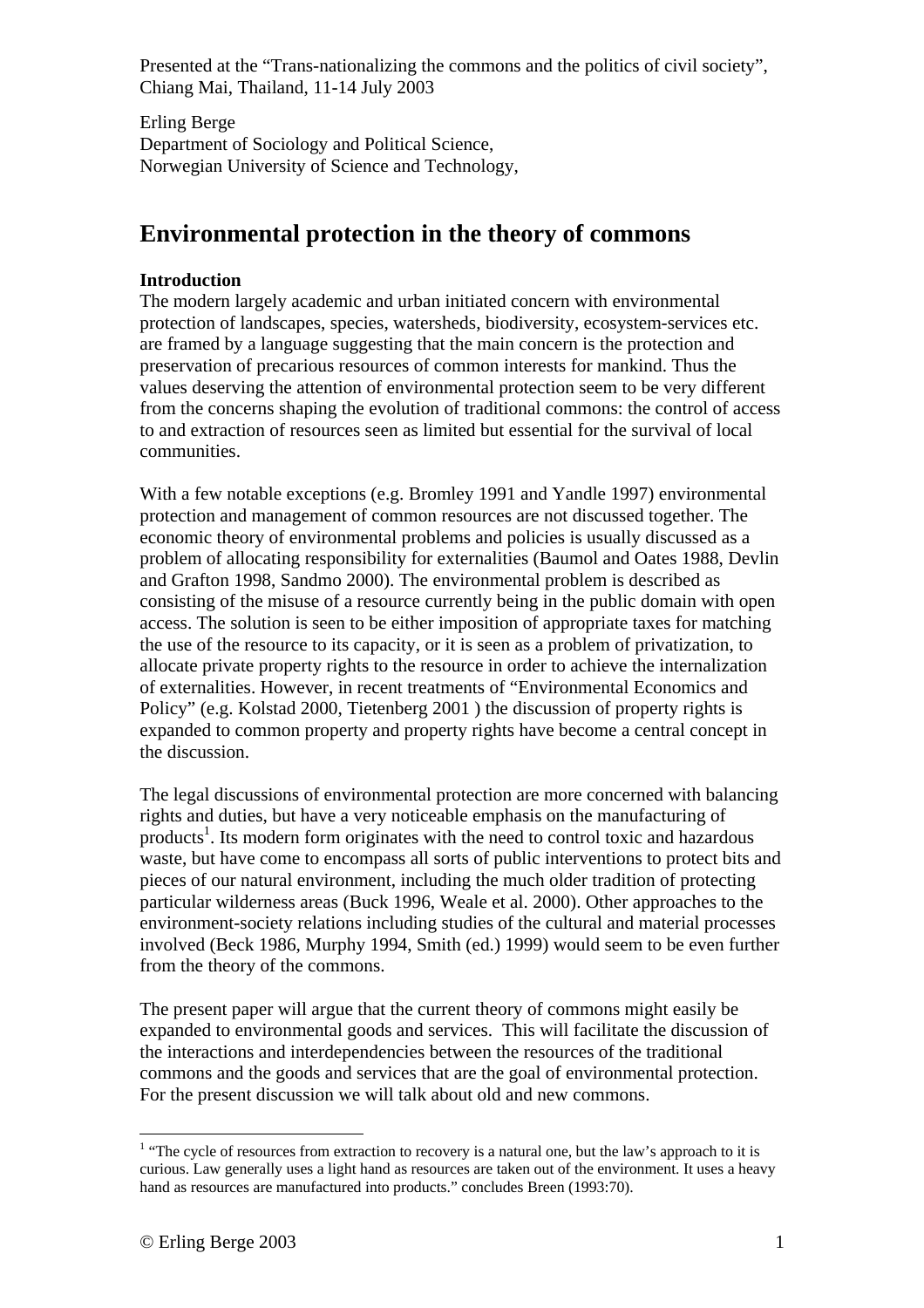### **Old and new commons**

The old commons of North-Western Europe, whether conceived of as lands or rights, are remnants of the pre-medieval land use system where significant use rights were held jointly by the local population and managed by their customs<sup>2</sup>. Access to and use of the commons were significant additions to the outcome of privately held lands, often yielding goods it would be difficult or unprofitable to provide on privately held lands. The landscapes that grew out of this system by way of privatisation, particular usages, and diversification of control are today highly valued and considered both precarious and in need of protection. Today we can see the old commons as highly sophisticated forms of property rights with a social and political dynamic very different from what we might call ordinary individual private property.

One important fact needs to be emphasised from the start of this discussion: there is every reason to suppose that a particular landscape (seen as a culturally and socially delimited area) may hold several and possibly all the mentioned goods and services, old as well as new. There is nothing remarkable in this except that it means many special interest groups have to co-exist within the same landscape, and that every interest group wants its special interests safeguarded. Those with interests in the old resources are protected by property rights. Those concerned with the new resources have turned to the state to get regulations protecting their interests. The remarkable thing is that they often have gotten, at least partly, such special regulations, and without much consideration of possible interactions and interdependencies there might be among the various resources of the area.

A situation with multiple stakeholders within a common area have since medieval times and until the dominium plenum tradition of property rights became dominant been handled as if the group with the highest interest in a particular resource had been awarded property rights to it, and access to legal remedies to sort out the points of conflict among the groups. Unifying the property rights to the resources within fixed boundaries internalised a lot of conflicts leaving only the externalities suffered by neighbours and the questions of justice in relations to those excluded from the land.

But the simple situation was of course too good to last. New problems appeared as new, environmental goods and services were "discovered". Instead of the multiplexity of property rights relations of the old commons, a separate sphere of environmental regulations was created, either ignoring old property rights or consciously overruling them. Today the fight is about the relative standing of the different regulations. Which bureaucracy is best able to promote its interests?

However, the societal dynamic threatening the old landscapes are often associated with the powers inherent in the recently established dominium plenum private property regime. As urban society has matured and learned more about the goods and

 $2^{2}$  In English jurisprudence rights of common were said to be rights to remove something of material value from lands owned by somebody else. These rights were called "profits-à-prendre" rights and had to be appurtenant to the commoner's land. See Lawson and Rudden 1982, and Simpson 1986. Exactly the same definition will cover what in Norway is called "commons" (allmenning). But for the theoretical discussion and for the empirical realities around the world this definition is too restricted. For the purposes here a commons is any area where a suitably delimited group of people, the commoners, have legitimate rights to harvest of its resources or goods.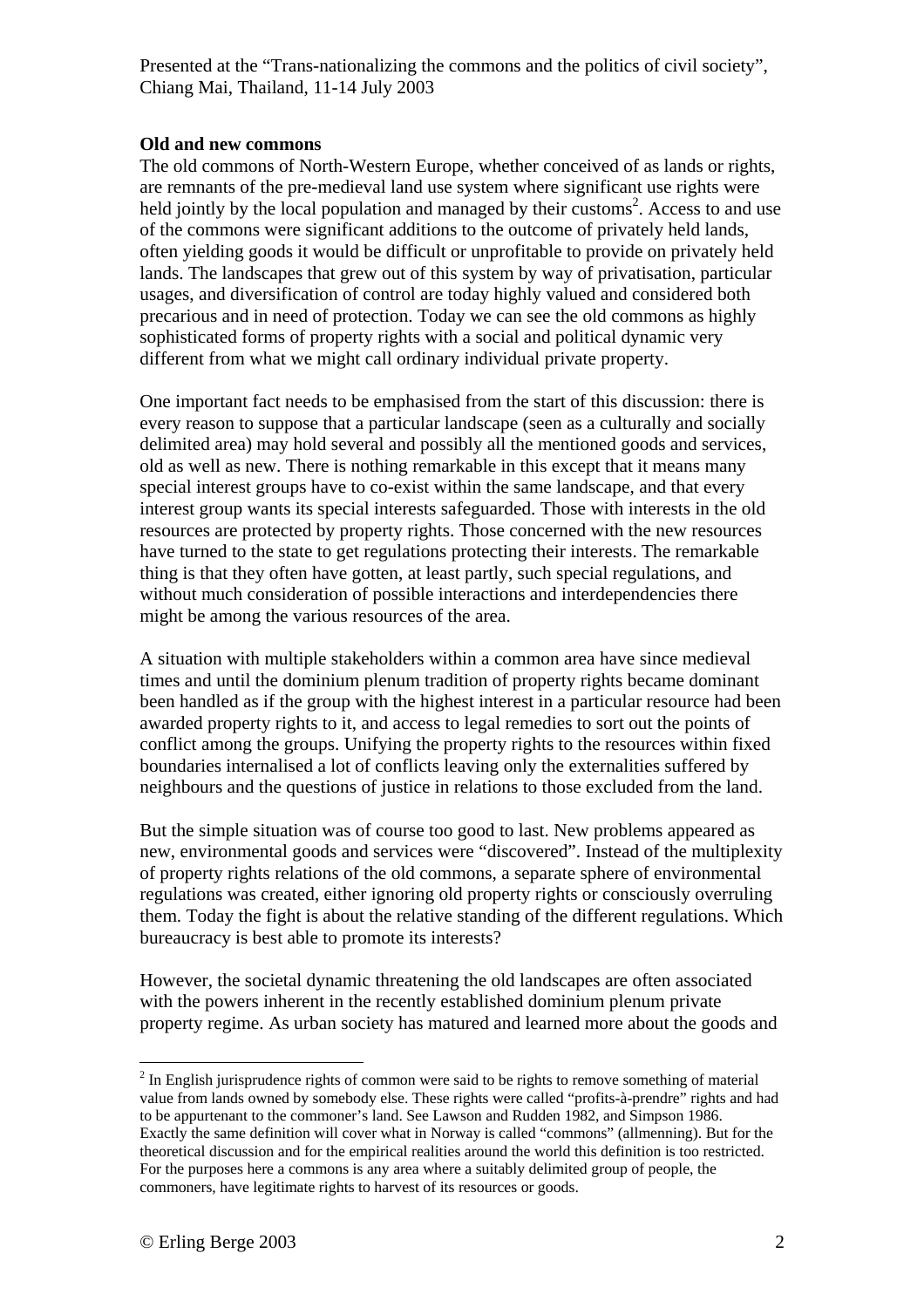services provided by natural ecosystems in their various stages, a new concern about their management has emerged. The goods and services provided by nature and valued by urban society are in some ways very different from the goods and services valued by the owners of the old style commons. But in other ways they are similar. Today's management concerns are the same: sustainability of resources and distribution of the benefits.

### **Comparing resources of old and new commons**

Table 1 below gives examples of resources found in the traditional commons and resources in need of environmental protection.

# **Table 1**

 $\overline{a}$ 

Examples of resources, goods and services, identified with traditional commons and environmental protection

| Resources of traditional commons                                                                                                                                                                                | Environmental goods and services                                                                                                                                                                                                                                                                                                                                                                                                                                                                                                                                                                                                                           |
|-----------------------------------------------------------------------------------------------------------------------------------------------------------------------------------------------------------------|------------------------------------------------------------------------------------------------------------------------------------------------------------------------------------------------------------------------------------------------------------------------------------------------------------------------------------------------------------------------------------------------------------------------------------------------------------------------------------------------------------------------------------------------------------------------------------------------------------------------------------------------------------|
| Timber, Pasture<br>٠                                                                                                                                                                                            | Environment as sink for pollution                                                                                                                                                                                                                                                                                                                                                                                                                                                                                                                                                                                                                          |
| Game, Fish<br>Windfalls, Dead Wood<br>Shrubs, Herbs, Fruits, Resin<br>Fungi, Vines, Lichen, and<br>Epiphytes<br>Insects, Honey<br>Peat, Soil,<br>Minerals <sup>3</sup> (clay, sand, gravel,<br>stones)<br>Water | (including carbon sequestration)<br>Recreation (landscapes as settings for<br>non-work activities, routes for<br>transition)<br>Museum landscapes (protected areas <sup>4</sup><br>$\bullet$<br>with scientific values, landscapes of<br>historic interest <sup>5</sup> )<br>Symbolic values (landscape elements<br>as vessels for local and national<br>cultural identities, heritage sites)<br>Biodiversity (ecosystems, species,<br>genes, information and existence<br>values)<br>Watershed protection (flood control,<br>fresh water supply)<br>Disaster mitigation (land slides and<br>avalanches)<br>Local soil and climate management<br>$\bullet$ |
|                                                                                                                                                                                                                 | air quality)                                                                                                                                                                                                                                                                                                                                                                                                                                                                                                                                                                                                                                               |
|                                                                                                                                                                                                                 | (soil erosion, wind chill, water runoff,                                                                                                                                                                                                                                                                                                                                                                                                                                                                                                                                                                                                                   |

 $3 \text{ In}$  Norway the allocation of rights to metals and minerals with a specific weight of 5 and above (with a few exceptions) are independent of land ownership as determined by special legislation: Act on mining of 30 June 1972 no 70.

- **Strict Nature Reserve/Wilderness Area**: protected area managed mainly for science or wilderness protection
	- o Strict Nature Reserve: protected area managed mainly for science
	- o Wilderness Area: protected area managed mainly for wilderness protection
- **National Park**: protected area managed mainly for ecosystem protection and recreation
- **Natural Monument**: protected area managed mainly for conservation of specific natural features
- **Habitat/Species Management Area**: protected area managed mainly for conservation through management intervention

<sup>&</sup>lt;sup>4</sup> IUCN promotes 6 Protected Area management categories. Recreation is included in the categories. However, it is interesting to note the absence of items like historical monuments or symbolic significance of landscapes or elements associated with landscapes. Presumably this is taken care of by the World Heritage Committee (see note below). The 6 categories are: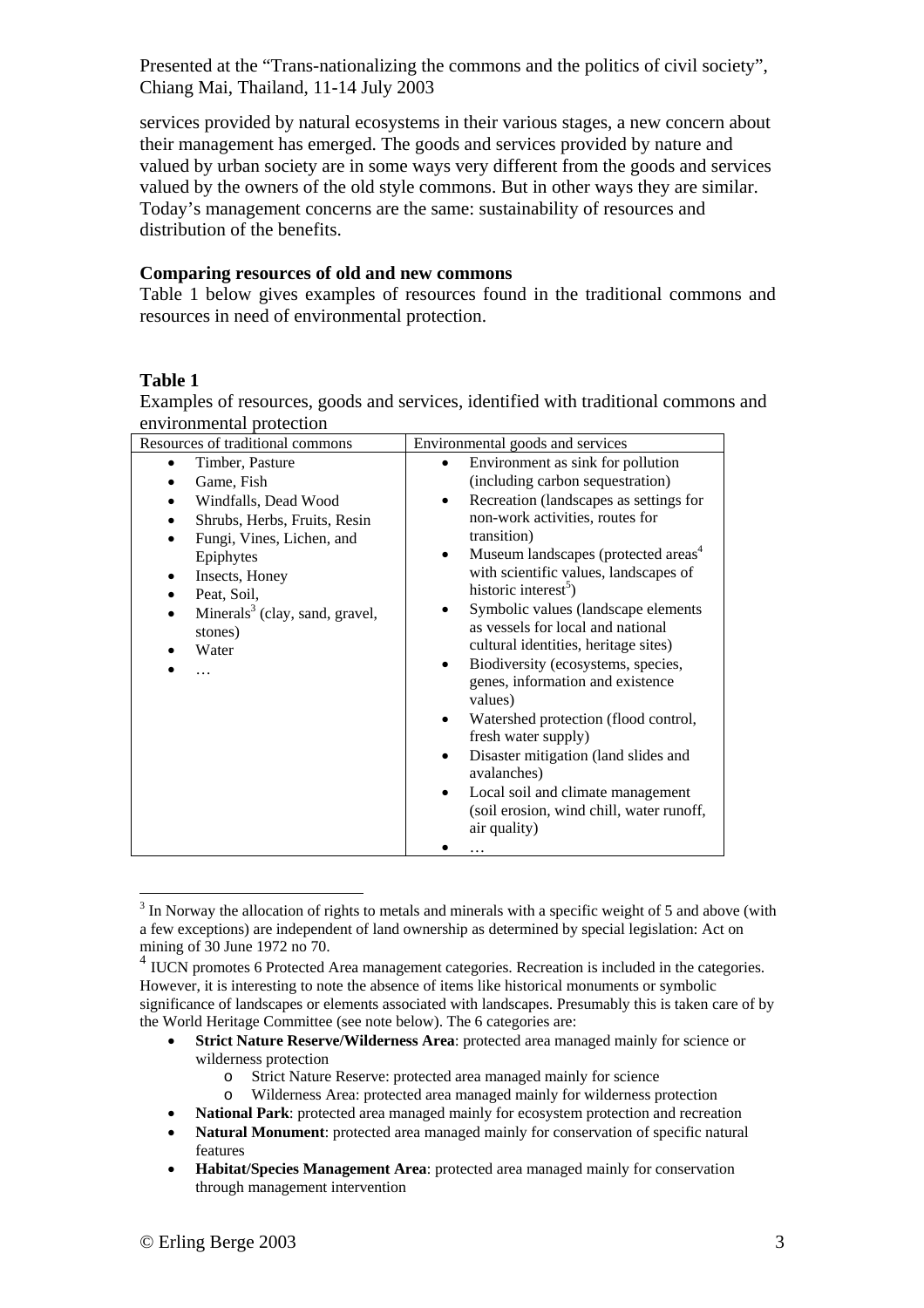We can simplify the table a bit by focusing on the kind of motivations that sustains human activity within the landscape on the one hand, and, on the other, what level of human activity is required to maintain the landscape.

# **Table 2**

Types of goods and services according to human goals and level of human activity within the same landscape

|                        | Landscape require            | Landscape require almost |
|------------------------|------------------------------|--------------------------|
|                        | sustained human activity     | no human activity        |
| Landscape produces for | Agricultural area            | Protected areas type I   |
| export                 | Agriculture, forestry, other | Ecosystem services, sink |
|                        | extractive activity          | for pollution            |
| Landscape produces for | Recreation area:             | Protected areas type II: |
| consumption            | Recreation (all types)       | Existence values:        |
|                        | Museum functions,            | wilderness, ecosystems,  |
|                        | heritage symbols,            | biodiversity             |
|                        | scientific knowledge,        |                          |
|                        | experience of biodiversity   |                          |

In this table the resources of traditional commons all fall within the group where the landscape requires sustained human activity and products in principle can be exported. The new environmental goods and services are of three different types.

Looking a bit closer at the resources of agricultural areas and protected areas of type I (where the products of the landscape can be exported) we can note the following characteristics:

- In general the goods derived from these resources are subtractable (private or CPR goods).
- In a commons the right to enjoy the traditional goods are independent of ownership of the ground. This does not preclude that the commoners may own the ground themselves. But also the right to enjoy ecosystem services (or suffer environmental pollution) is independent of the property rights to the ecosystem.
- The problems of equitable distribution of the goods and of ecological sustainability of the resources are the main management problems.
- **Protected Landscape/Seascape**: protected area managed mainly for landscape/seascape conservation and recreation
- **Managed Resource Protected Area**: protected area managed mainly for the sustainable use of natural ecosystems
- Source: IUCN 1994 "Guidelines for Protected Area Management Categories", IUCN

(see <http://www.iucn.org/themes/wcpa/wheritage/wheritageindex.htm>)

Publications, Cambridge.<br><sup>5</sup> The Convention Concerning the Protection of the World Cultural and Natural Heritage was adopted by the General Conference of UNESCO in 1972. The goal of the Convention is to identify and protect the world's natural and cultural heritage considered to be of "outstanding universal value". The Convention creates a list of sites, "the World Heritage List", made up of **natural, cultural, and mixed sites and cultural landscapes**.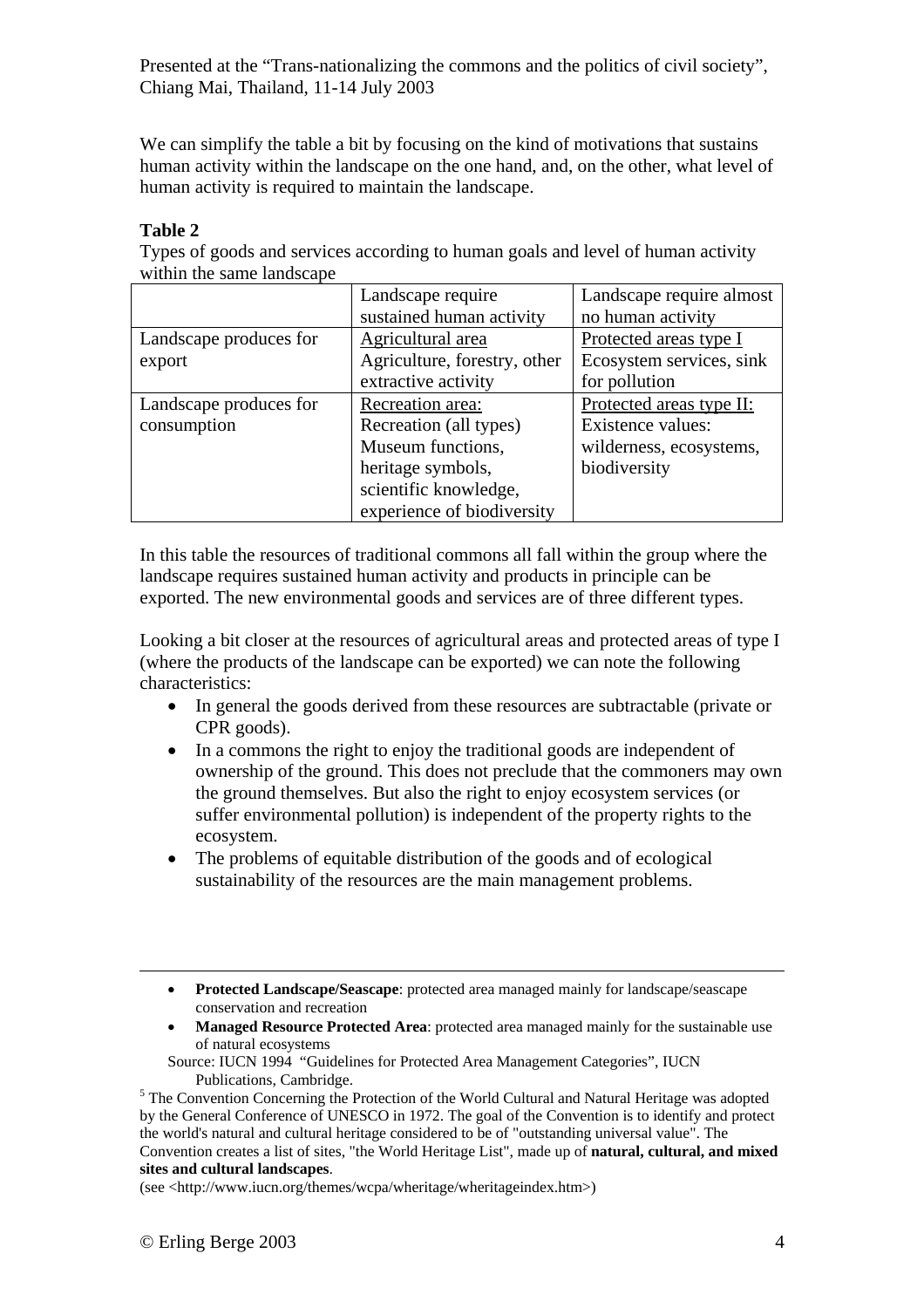If we take a look at recreation areas and protected areas of type II (where the goods produces by the landscape cannot be exported) we see that there are important differences in characteristics.

- The environmental goods and services of these types are non-subtractable (public or club goods).
- Rights to enjoy these goods are independent of ownership of ground. This does not preclude that the state (or other public bodies) may own the ground over which policy is instituted. If private bodies own the ground, the environmental policy will introduce outside interests in the management of private lands where such interests have not existed. The multiplexity of particular stakeholder interests in the management of lands is reintroduced.
- The main management problem is to get compliance with regulations, including the adaptation of the stakeholders in the traditional commons.

To investigate this further we shall look to the theory of the commons for analytical concepts.

# **Theories of the Commons**

Property rights give rules of behaviour, rules of how non-owners shall behave relative to owners, and how owners shall behave relative to non-owners. Property rights can be distinguished from other rights in that they give the holder the maximum of security of tenure and legitimacy of possession a society can afford. In many societies this maximum protection is rather small scale and local, based on customary rules and practice and not enforced by state authorities. Individuals, and collective as well as the state can legitimately hold property rights to valuable goods and services.

The theory of commons tries to explain why collectives rather than individuals or the state hold property rights to natural resources and goods. Thus the key point of entry is the group of people holding rights together as a group. Some of the main problems discussed are "Why do they hold as a group and not individually? How is it possible to hold as a group without destroying the resource? (The tragedy of the commons) Do groups manage resources better or worse than individuals? Such questions lead into some of the core problems of social science: the problems of motivation, the problems of cooperation or collective action, the problems of self-governance, and of good governance.

It is a moot point whether there is one theory of the commons. At present it seems best to describe the situation as several more general theories applied to the problem of governing the use of resources that are or could have been held in common (meaning resources that are, or ought to be enjoyed by several people rather than only one). I will not able to go far into the theory of the commons here, but I will discuss briefly the following elements:

- elements describing aspects of nature in terms of their capability of motivating human action: their value or values (a typology of goods),
- elements describing the modes of human action (theory of collective action, degree of interdependence (cooperation-conflict), characteristic social dilemmas (game theory)), and
- elements describing the outcomes of the actions in terms of feedback to the motivational system and the system of action (unintended consequences, externalities), including a moral and ethical evaluation of the outcomes.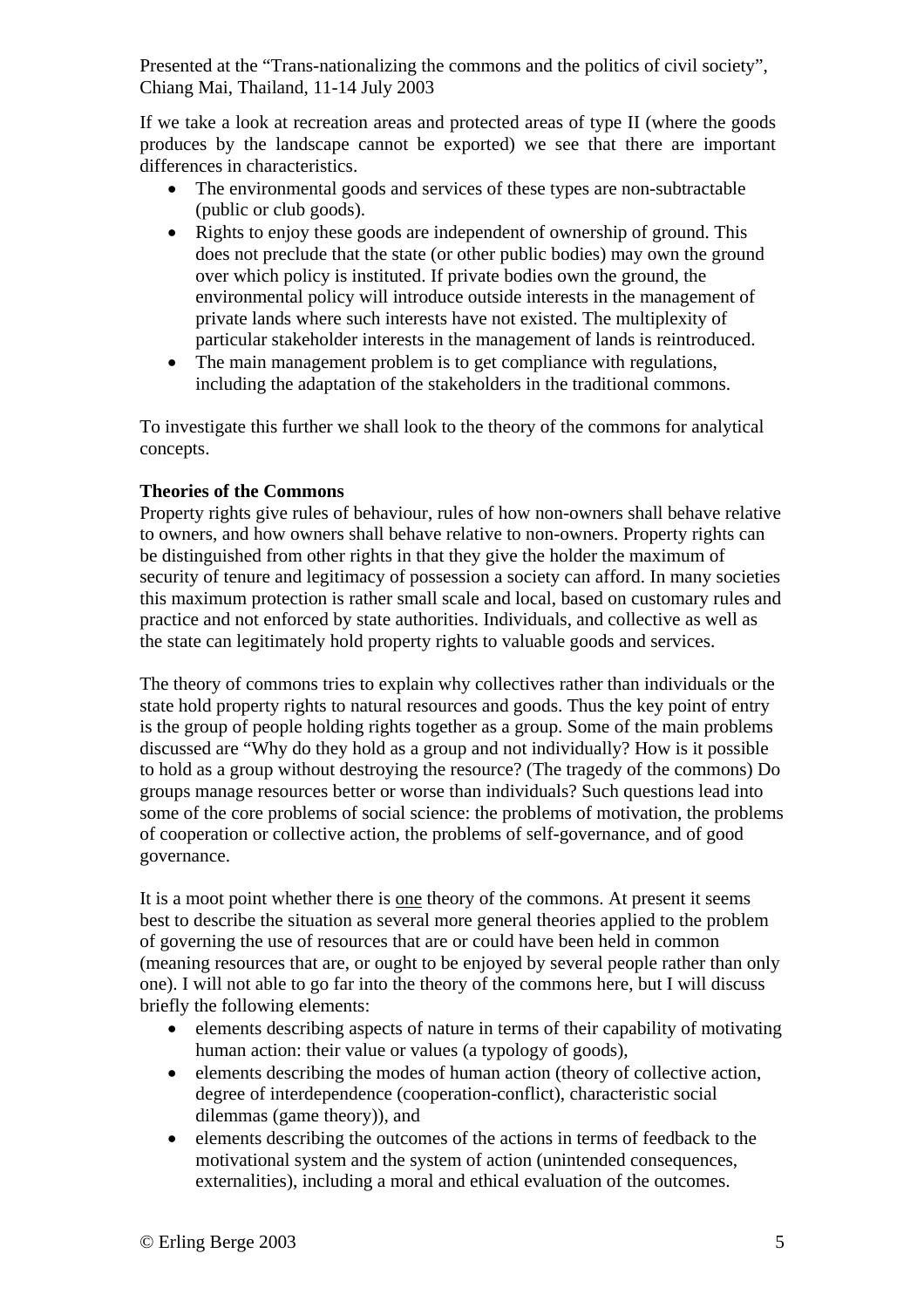To some extend these elements are interlinked and needs to be discussed together.

# **Types of goods**

The values and goals seen in nature can be reinterpreted in terms of the kinds of goods perceived to inhere in land and renewable resources. These goods can usefully be described as being of four types: private goods, common pool goods, club goods, and public goods.

| Appropriators/ users are: |                |                    |  |
|---------------------------|----------------|--------------------|--|
| Resource is               | Excludable     | Non-excludable     |  |
| Subtractable              | <b>PRIVATE</b> | <b>COMMON POOL</b> |  |
| Non-subtractable          |                | <b>PUBLIC</b>      |  |

# **Table 3 A Typology of Goods**

Source: adapted from Vincent Ostrom and Elinor Ostrom 1977.

A resource is subtractable if harvesting or appropriating from the resource by one owner/ stakeholder diminishes the amount available for another. The use of "private" and "public" as labels of goods should not be confounded with the same labels used about stakeholders. Used about goods they are labels used to denote analytical characteristics of a good important for the collective action problems experienced by stakeholders wanting to coordinate their goals. Assuming open access to a common pool resource or free entry or exit from a club, one important implication following from the typology is a distinction between two types of appropriator generated externalities affecting other stakeholders. They are most clearly seen in common pool resources with open access and club resources with unrestricted entry and exit.

An activity generates an externality if there is a material consequence for stakeholders not taking part in the activities generating the consequence. In common pool resources the externality is of the queuing type (first come, first served). Queuing causes competition among appropriators and distribution problems between those first in the queue and those last, but does not affect the utility of the good appropriated. Management has to consider the equity in the assignment of slots in the queue in relation to the finite volume of the flow of resource units.

In club goods the externality is caused by the last stakeholder to enter or exit the club and will through a crowding (or thinning) process affect the utility of the good for all members of the club (the last drop causing the overflow or the last tread to break causing the collapse). This type of externality produces distribution problems in relation to non-members and causes threshold effects in the utility of the good. Management can preserve the utility of the good by setting the number of club members to something under the threshold (if overuse is the problem) or over the threshold (if the service level depends on a certain minimum number). But also equity problems between members and non-members have to be addressed. Positive externalities from the preservation of some club good, such as watershed protection

<sup>&</sup>lt;sup>6</sup> "A club is a voluntary group deriving mutual benefit from sharing one or more of the following: Production costs, the members' characteristics (e.g. members' scholarly activities in learned societies), or a good characterized by excludable benefits" (Cornes and Sandler 1986:24) To this last item I would add to "excludable "but non-rival" benefits". Thus not all clubs need to be based on club goods in the sense used here. But all club goods can give occasion for the creation of a self-governed club just as common pool goods can give occasion for a self-governed commons.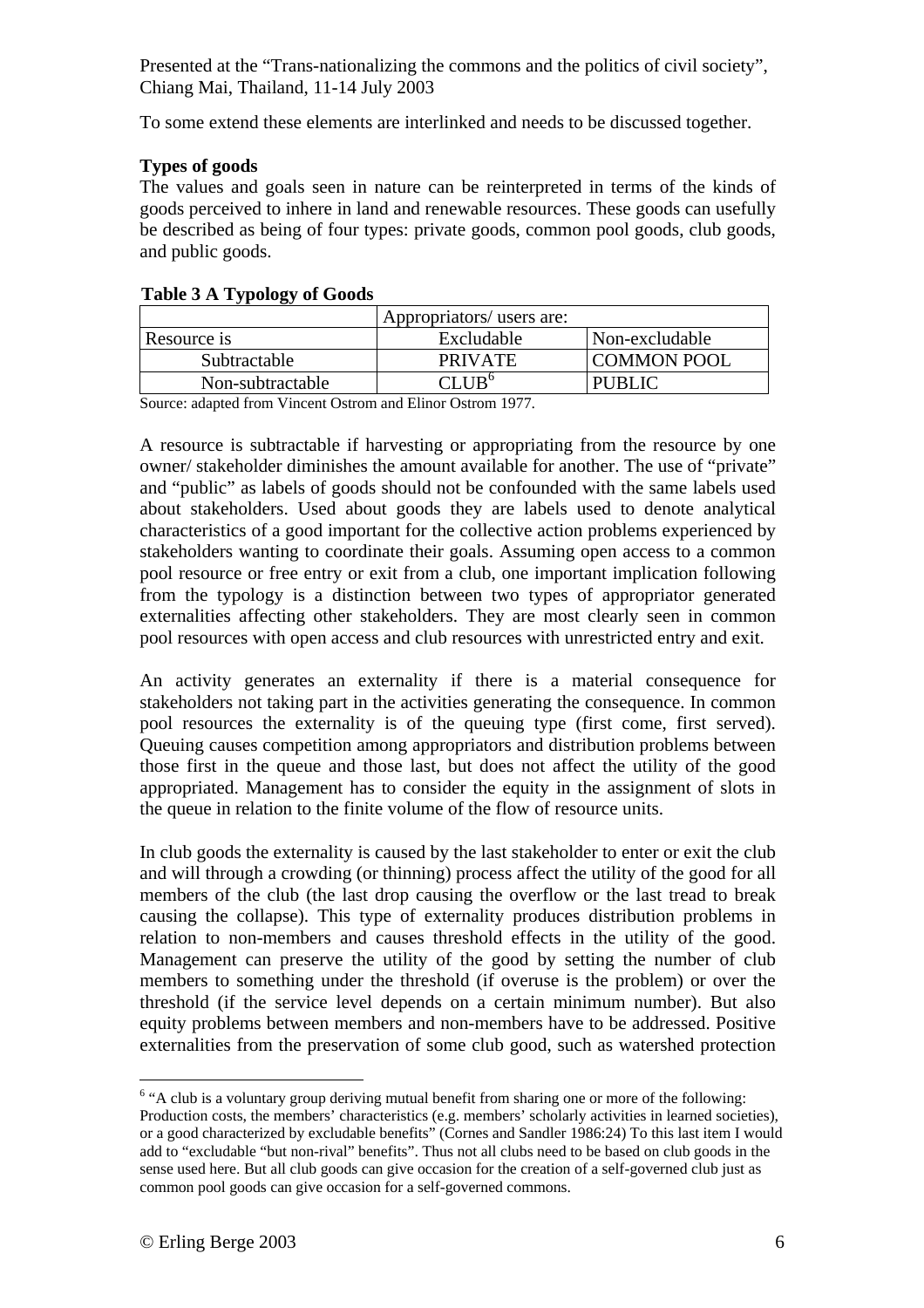and preservation of biodiversity are often considered public goods. Distributional and management challenges arise from the discrepancy between costs borne by resource managers and the benefits enjoyed by others ("free riders").

Applied to landscapes the concepts of rivalry/ non-rivalry for benefits and exclusion/ non-exclusion of beneficiary gives us for types goods generated by means of the landscape:

|                                                    | Appropriator or producer<br>necessary (beneficiary<br>excludable)                               | Appropriator or producer not<br>necessary (beneficiary non-<br>excludable)                 |
|----------------------------------------------------|-------------------------------------------------------------------------------------------------|--------------------------------------------------------------------------------------------|
| Rivalry for<br>benefits<br>(subtractable)          | Landscape produces goods<br>or services for export by<br>sustained human activity               | Landscape produces goods or<br>services for export without<br>human activity               |
| Non-rivalry for<br>benefits (non-<br>subtractable) | Landscape produces goods<br>or services for local<br>consumption by sustained<br>human activity | Landscape produces goods or<br>services for local<br>consumption without human<br>activity |

Based on the classification of goods it would seem reasonable to conclude that there ought to be systematic differences among the 4 types of land use areas labelled

- Agricultural area: mostly private goods: (agriculture, forestry, other extractive activity)
- Recreation area: (mostly club goods: all types recreation, landscapes used for information or experiences: museum, heritage, scientific knowledge, experiences of biodiversity)
- Protected areas type I: mostly common pool goods (ecosystem services, sink) for pollution)
- Protected areas type II: mostly public goods (elements of nature with existence value: wilderness, ecosystems, biodiversity)

# **Applying the concepts to environmental goods and services**

Real world goods such as pasture, wildlife, timber, landscapes providing recreation, environmental services, or biodiversity will usually be a mixture of the various types of analytical goods, and thus the property rights to the resource need to solve the particular mix of externality problems found in each case. Problems of exclusion and subtractability, as well as the characteristics of externalities, are shaped in profound ways by the technology used in the appropriation of the good. The particular consequences of using a resource depend not only on the institutions but also on the available technology, including knowledge about how to transform resources into something more desirable.

### *Stopping/ limiting toxic emissions*

While a clean environment can be considered a public good, toxic emissions to the environment from a point source can be considered a common pool resource (of negative value: a bad). It is difficult or impossible to exclude "consumers" individually from suffering the bad. The bad is also additive (analogue to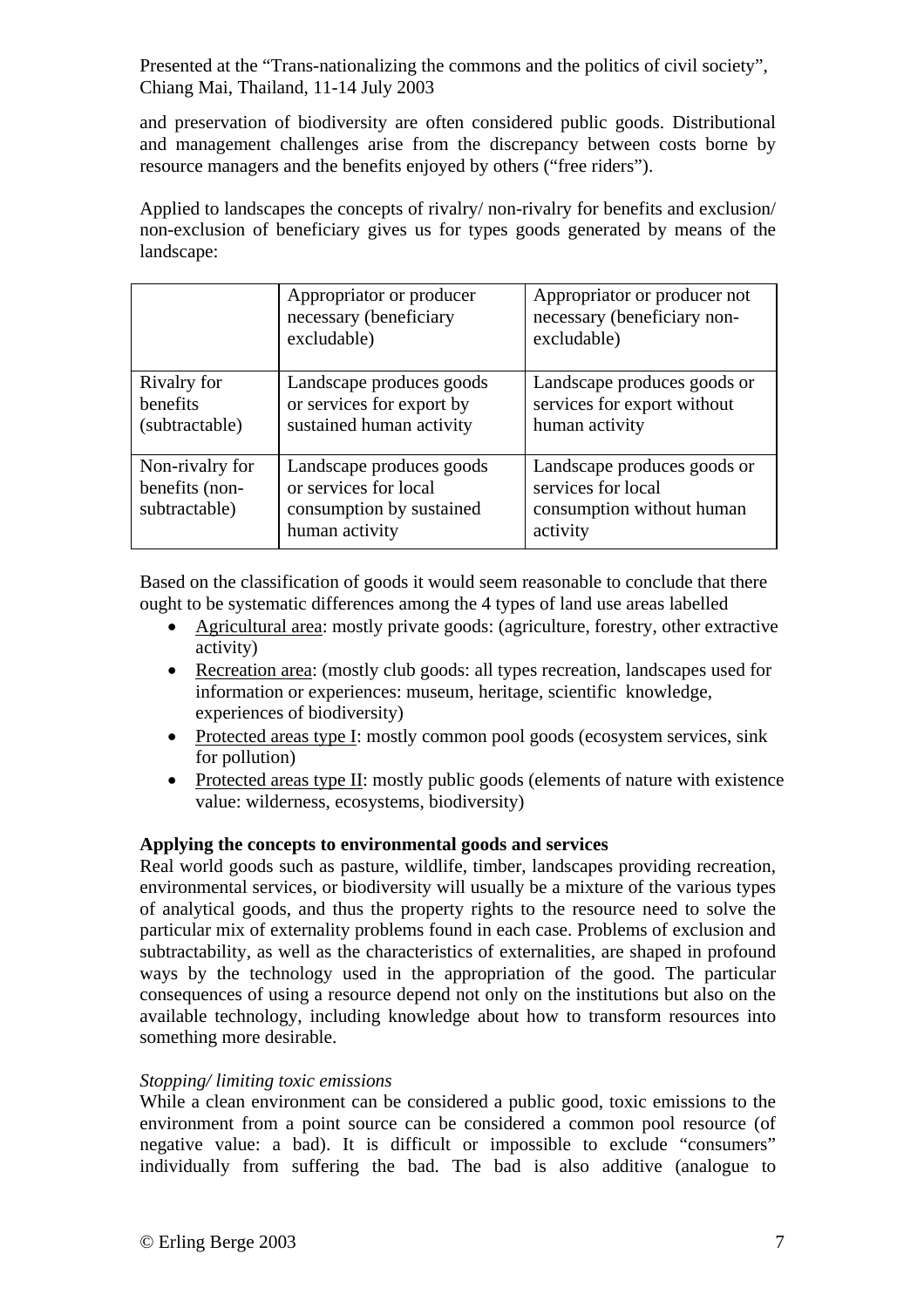subtractable) in the sense that it becomes worse with increasing deposits of pollution. This is so whether there is only one actor polluting or it is decided by several individuals in uncoordinated actions. Usually it is assumed that there is a threshold for how much pollution the environment can handle by itself (variable by substance and ecosystem). If too many stakeholders put too much pollution into the environment the negative impact will escalate and propagate down the queue from the point of emission. Thus those closest to the head of the queue will be worst hit by the pollution.

### *Protecting/ enhancing ecosystem services*

Ecosystem services such as protection against floods, soil erosion, avalanches, and land slides can be considered club resources (of positive value). It may difficult but not impossible to exclude consumers individually from enjoying the benefits of such services. The benefits themselves, however, are non-subtractable. Often such benefits are maintained by one or more individuals refraining from removing material benefits like forest cover or water. If the maintenance of the environmental capacity to provide services is jeopardised, the bad that follows will be a common pool bad similar to the toxic emission. Usually it is assumed that there are thresholds for forest cover and water tables below which there is a rapidly increasing probability of catastrophic reorganisation of the environment with repercussions propagating along the queue from the point of reorganisation.

### *Protecting/ enhancing recreational, symbolic, and information values:*

Landscapes providing recreation are club resources. For recreation you have to enter the landscape to enjoy it, hence exclusion is possible even if difficult. The enjoyment is not subtractable. However, it is subject to crowding. With increasing crowding above some threshold the enjoyment tend to become increasingly diminished. The discomfort is experienced uniformly throughout the club (except for individual variations in tolerance of crowding).

Landscapes giving symbolic values (heritage sites) or scientific information values (biodiversity) are basically public goods as long as their existence values are emphasised. A resource such as knowledge is non-subtractable and there is no rivalry in its consumption unless patent legislation introduces such rivalry. By awarding patent rights to some piece of information about the genetic diversity the public goods character of the information is transformed into a private good. If one has to visit a particular locality to enjoy the information or symbolic value vested in the landscape it becomes a club good similar to recreation.

#### *Comment*

It is interesting to note that environmental goods and services can be seen as club goods as long as they are maintained, but that they transform into common pool bads if the service or good is not provided any more. This means that the theory of commons will be interesting for pollution management. Cleaning up an environment entails the collective action problems studied in the theory of commons. Maintaining the desired environmental level of non-pollution entails the problems encountered in maintaining a club. For ecosystem services depending on the non-usage or stinted usage of traditional resources such as forests or water, the collective action problems of common pool resources are present in the "production" of the goods and services. The specific persons or groups holding rights to these resources bear the cost. It would seem reasonable that their forgone income were compensated. But since the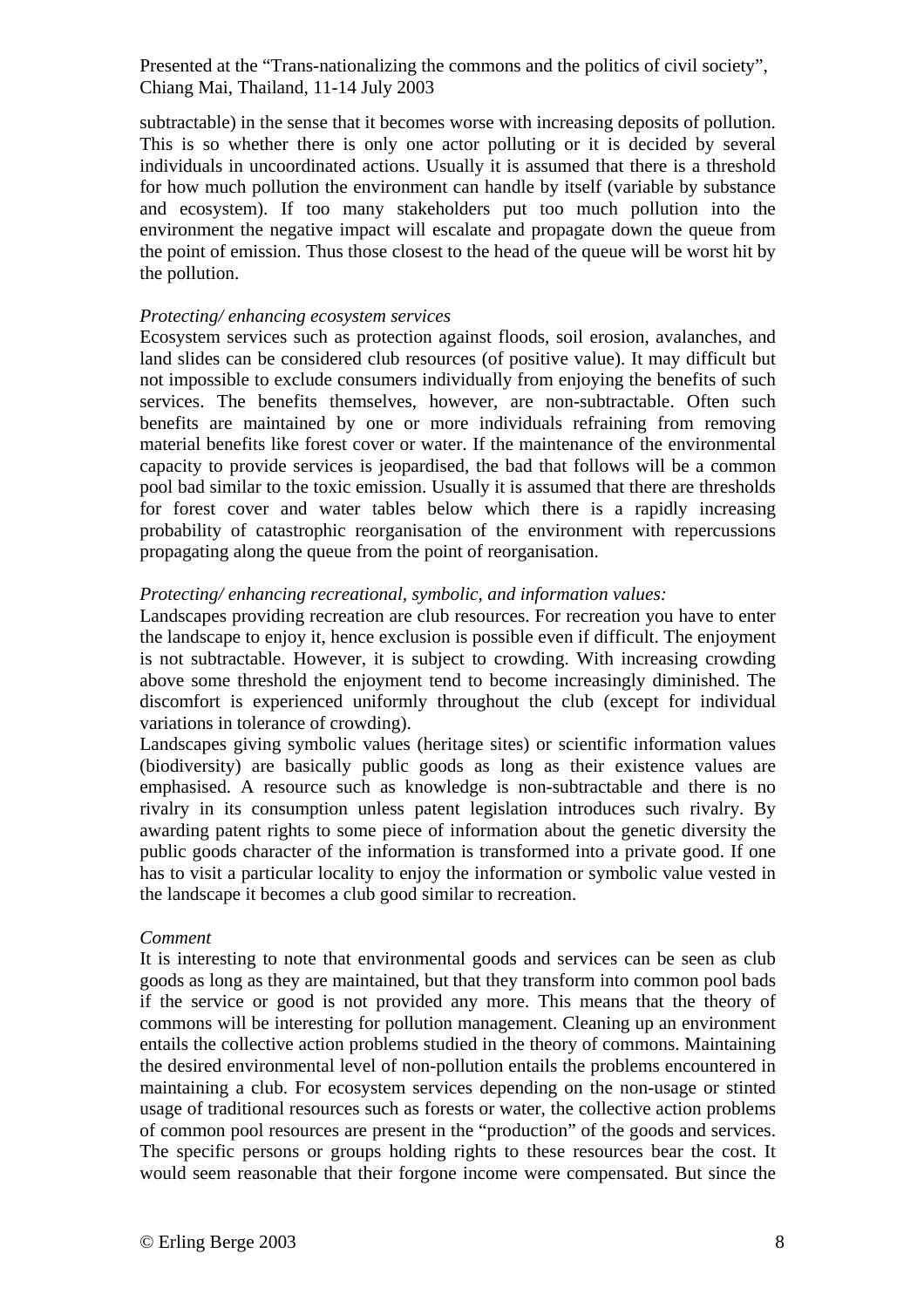benefits of the resulting ecosystem goods and services have the character of a club good, the costs of production has to be covered in ways avoiding the possibilities for free-riding this entails.

This link between traditional resources (water, forest) and the ecosystem services is of general interest. Also recreation and biodiversity will depend heavily on how traditional resources are utilized. The interdependence of many of the goods and services of different types is in one sense obvious. But is it acknowledged by the legislation? And where it is acknowledged, how is it dealt with?

# **Norwegian legislation on environmental goods and services**

In Norway the act establishing our "Nature Police" defines its area of competence to be the following acts

- on out door life (Act of 28 June 1957 no 16)
- on nature protection (Act of 19 June 1970 no 63)
- on motorized traffic (Act of 10 June 1977 no 82)
- on cultural heritage (Act of 9 June 1978 no 50)
- on wildlife (Act of 29 May 1981 no 38)
- on salmon and fresh water fisheries (Act of 15 May 1992 no 47)
- on pollution (Act of 13 March 1981 no 6) to the extent the Ministry decides

These acts can be classified as concerning

- Recreation areas (out door life, motorized traffic)
- Protected areas type I (pollution)
- Protected areas type II (nature protection, cultural heritage)
- Agricultural areas (wildlife, salmon and fresh water fisheries)

It should be noted that the nature police do not have any authority on issues like biodiversity, watershed protection, disaster mitigation, and local soil and climate management.

For biodiversity as such there is no legislation (except Acts on biotechnology in medicine and gene technology). However, a government committee is working towards a proposal for a more general legislation on biodiversity protection Property rights to and usage of watersheds are regulated by older legislation (particularly Act of 14 Dec 1917 no 17 on regulations of rivers, and Act of 15 Mar 1940 on rivers). This legislation is primarily to clarify property rights and regulate the development of hydroelectric power, but performs some tasks needed for more general watershed protection (act on rivers §101-103 on protection against land slides into rivers, and §104-124 on protection of third party interests against damage). Rules for protection against land slides and avalanches are primarily found in the act on forestry and forest protection (Act of 21 May 1965 §32-33). Considerations of disaster mitigation, and local soil and climate management may at least theoretically be included in the local municipal planning but recreation has a larger role (Act on planning and building of 14 June 1985 no 77, §2, §17-2, §20-4). In general it seems that legislation on ecosystem services so far has been a fairly peripheral subject in Norway.

Looking more closely at the legislation on protecting nature and cultural heritage they are in many ways similar. Both can lead to protective regulations of small areas of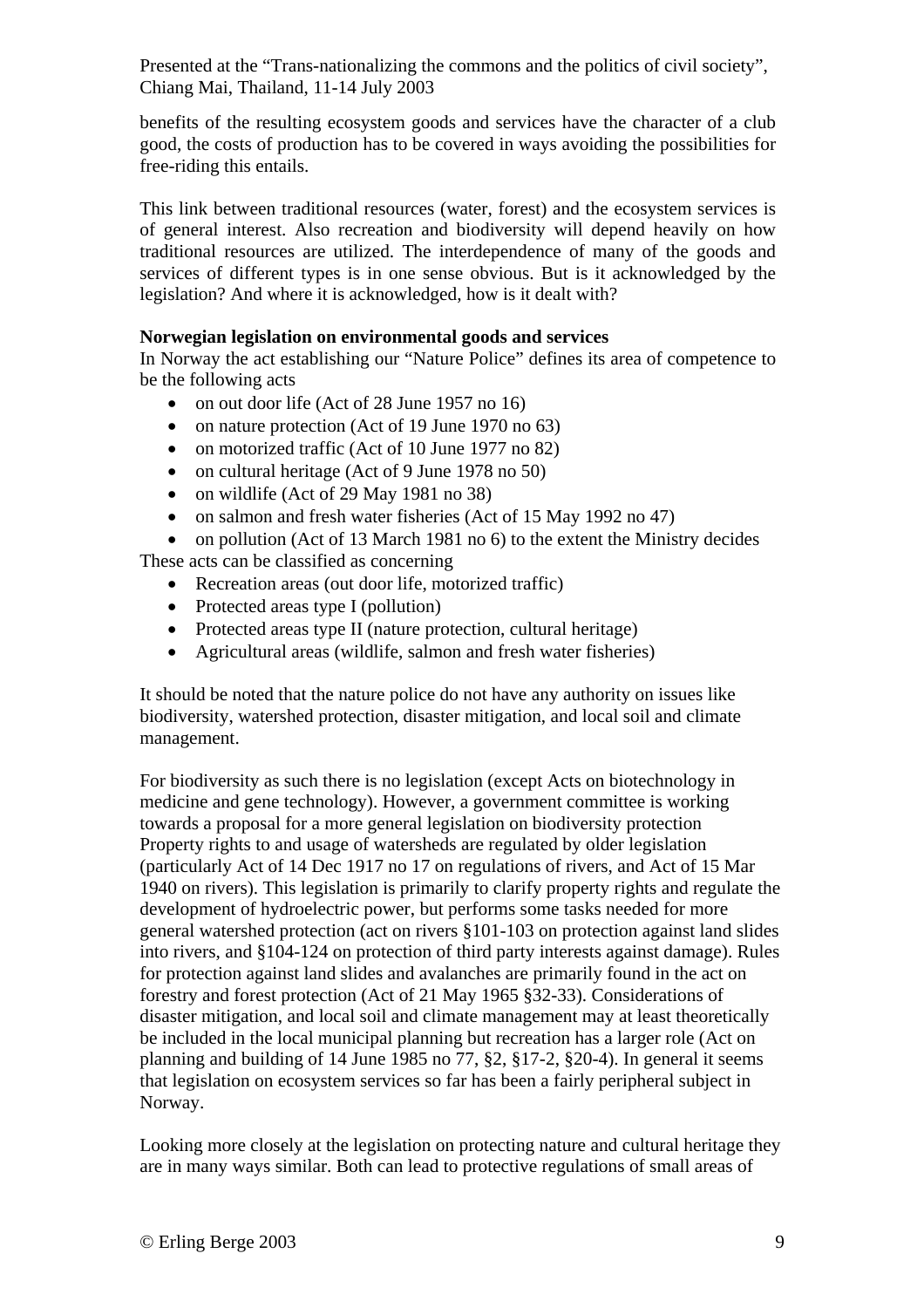particular interest or value. Both acts prohibit any work or activity that may cause changes to the landscape or damage valuable artefacts or elements of the landscape. The act on nature protection can in addition also protect larger areas by means of particular area regulations (National Park, Landscape Protection Area). The strongest protection (National Park) is assumed to apply only to land owned by the state. If protective measures apply to private lands there are rules about compensations for damages or purchase of the land but restricted to current activities. For cultural heritage the question of ownership is treated thoroughly. The costs of protection are in general assumed to be taken on by the landowner. There are no rules about compensation or purchase of the land.

The legislation does acknowledge that achieving the purpose of the legislation depends on getting the current users of the land to behave in particular ways. The methods used are different. In the act on protecting the cultural heritage strong prohibitions and threats of punishment is assumed to achieve the results. In the act on nature protection the approach is to pay owners for compliance. Which method works best? Answering that will require another kind of investigation.

Let us return to the elements of the theory of commons.

# **The theory of collective action in resource management**

Collective action refers to the coordination of efforts by two or more individuals. Collective action becomes problematic for a group of people when their actions are interdependent: when one person's reward is dependent on the actions of others. Independent choice in an interdependent situation is called a social dilemma. Thus social dilemmas are situations where what seems to be the best course of action from one stakeholders point of view will, if pursued by all stakeholders, lead to results considered by all to be worse than some of the alternatives requiring cooperation. The exact character of a social dilemma is shaped by value systems, technology and resource characteristics.

In an ecosystem where more than one appropriator has rights of access and withdrawal the collective action problem appears at two levels:

- 1. First in recognizing the necessity of coordination and regulation of behaviour (thus avoiding free riding behaviour), and
- 2. Second in agreeing on the rules of regulation, and on the system of monitoring and sanctioning behaviour governed by the rules (thus agreeing on how the transaction costs should be distributed).

Rules and their systems of monitoring are called institutions. Institutions are public goods. Public goods, such as institutions supplying club goods and common pool goods are in simple models of collective action prone to under-supply due to incentives of free riding and inequitable distribution of transaction costs.

The problem of supplying such goods at socially optimal levels has been extensively studied with formal models, experimental studies, and field studies. There is a discrepancy between theoretical predictions of standard models and observations from field studies. Observed levels of cooperation are higher than expected even though less than optimal. Experimental studies confirm this and suggest that the formal models could be improved by including concepts such as "trust",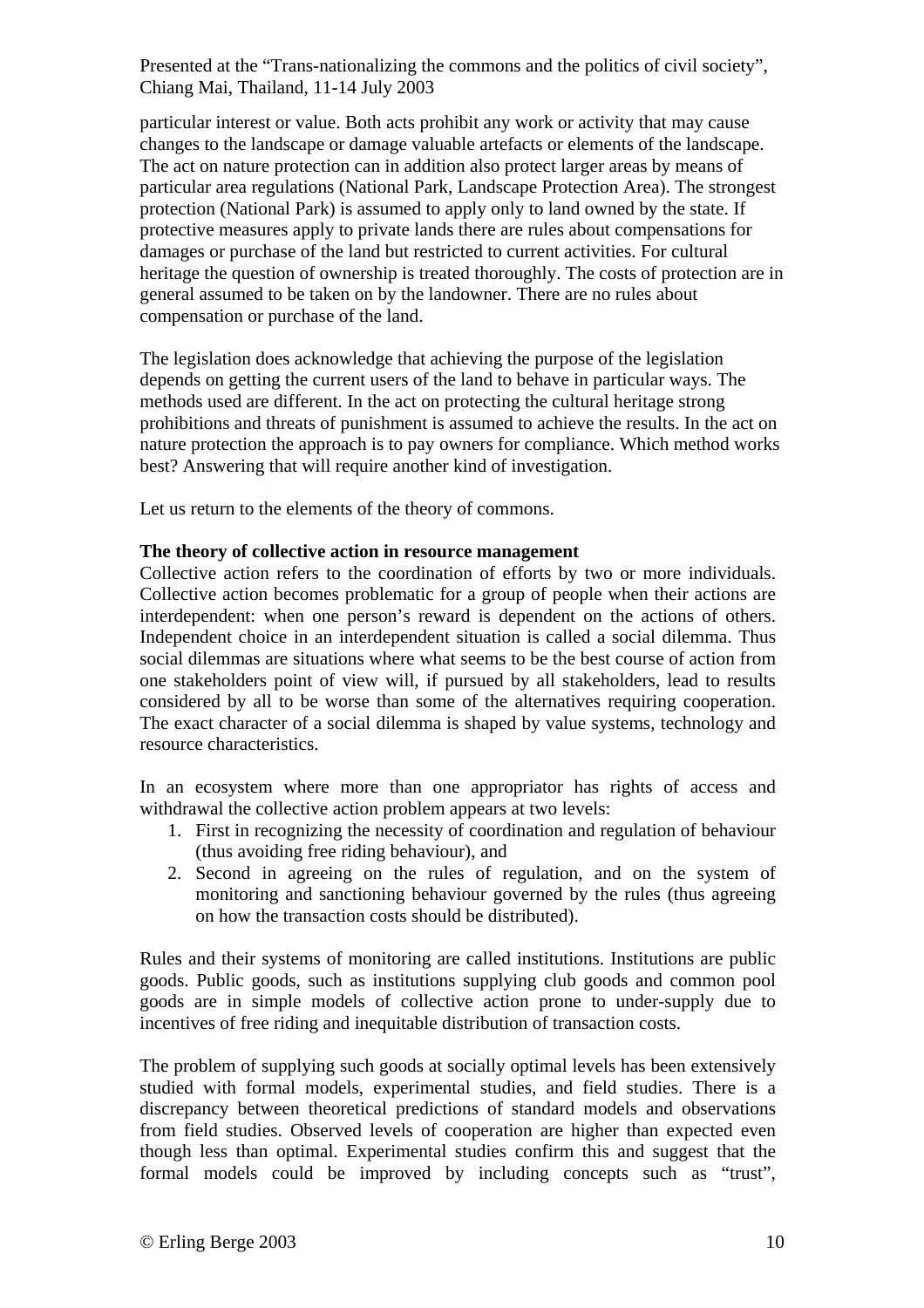"reputation", and "reciprocity" (Ostrom 1998). A group with a higher level of trust, stronger norms about reciprocity, and members with better reputations for being trustworthy will more easily overcome social dilemmas and take collective action. The conclusion here is that self-governance of resource use is possible. But the requirement is that information about the resource base is adequate, and the power base of the local institution is seen as secure. This is seen as most easily achieved in a joint management system between local appropriator organizations and the state. The state has to provide reliable information about the ecosystem development and give the local management institution recognition as legitimate.

### **Linking motivations, actions and outcomes**

Analytical studies of the management of natural resources rely on contributions from many disciplines (theories of collective action, theories of neo-institutional economics, theories of the construction of social reality, theories of ecosystem dynamics). Currently they seem to be converging on the study of the creation, maintenance, and transformation of property rights<sup>7</sup> to explain and understand empirical regularities in the rather frequent failures of natural resources management efforts.

### *Property rights as a key to improved management*

Today it would seem reasonable to conclude that getting property rights right is the key to successful management of resources. If just one lesson is to be taken from recent scholarship on property rights, it must be that successful management can only be achieved if there is a measure of congruence between the rights and duties local communities agree upon and the rights and duties the state tries to enforce. A second lesson is that the law, regulations, and bylaws used must be low cost in their application. Unless people see clearly the benefits of law they will find ways of living outside the law making the management policies that much more costly and difficult - if not impossible - to implement.

# *Property rights in a complex world*

But laws on property rights can never be written from scratch. Each area, landscape, or ecosystem has particular complexities and interactions making it unique. In writing law on property rights, the complexities of the ecosystem, the complexity of the social system and the interaction of characteristics of the two must be taken account of. Linkages and interdependencies among different types of resources are also important. The quality of a resource may depend critically on the dynamic of resource use in neighbouring areas. Appropriate biodiversity measures, soil characteristics, and climate parameters may summarize the complexity of an ecosystem. The locally enforced use rights and customs pertaining to the various components of the ecosystem can summarize relevant complexities of the local social system. Market pressures, technological developments, state sector policies not directly related to resource use, and demographic processes may summarize complexities of the large-scale society. Interactions of ecosystem, local social system, and large-scale society show up in the cultural valuations of components of

 $<sup>7</sup>$  In the Anglo-American world rights and duties in relation to land and resources are for historical</sup> reasons usually referred to as tenure rights. Here they will be called property rights. Property rights will also be taken to comprise the customary usufruct rights to resources as well as the statutory rights and duties enforced by state authorities.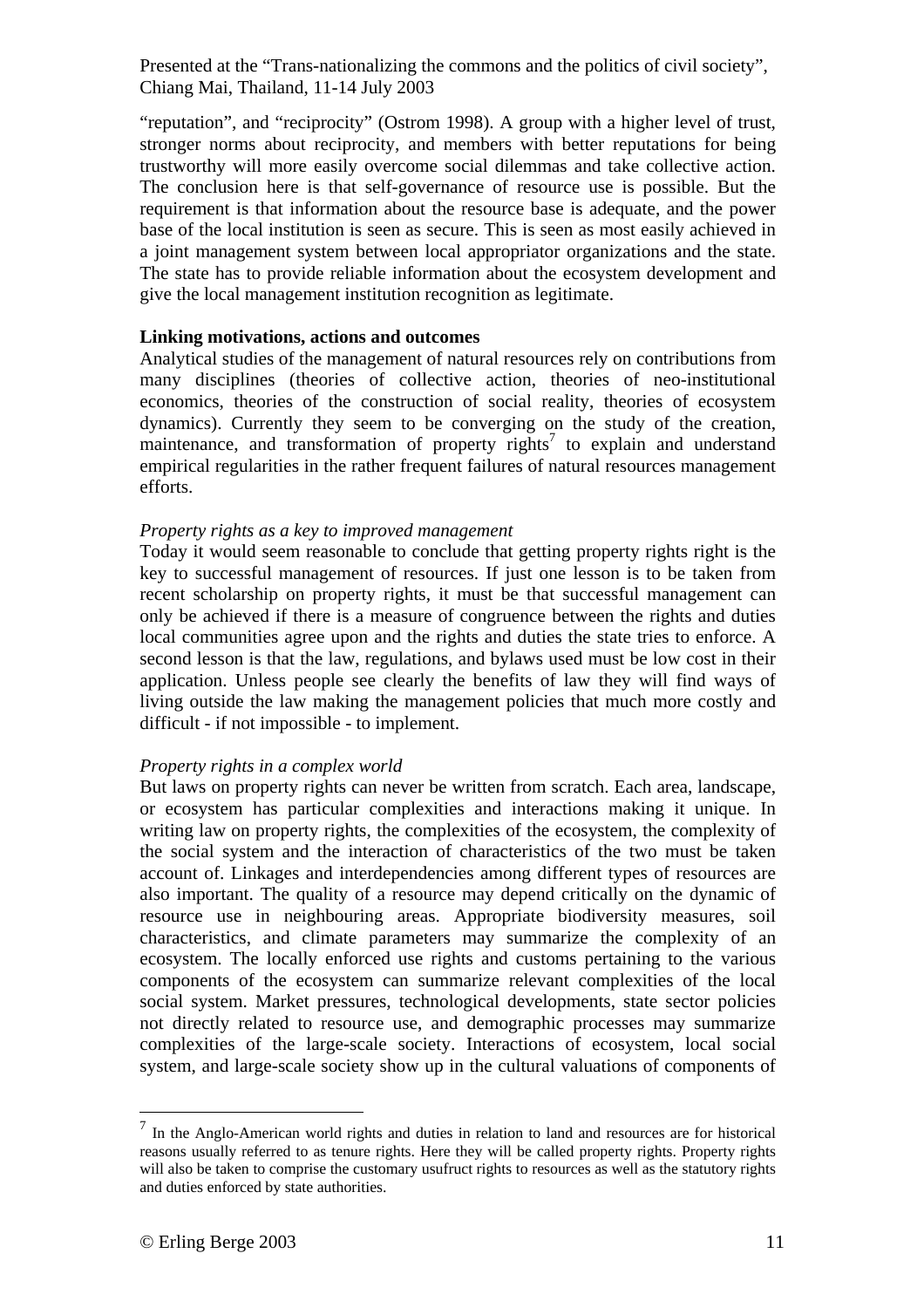the ecosystem as well as the landscape where the ecosystem is observed. All are relevant to the system of property rights needed for successful management.

# *Who has rights and duties?*

The allocation of rights and duties in relation to particular resources determines whose goals will count by how much in the choice of management goals, the timing and duration of extraction, the application of technology, and the intensity of effort expended to achieve the goals. Thus a management system involves decisions about the beneficiaries, timing, means, and purpose of human interaction with ecological systems. These dimensions of management can be summarized in a single question: "Who will benefit how much for how long and in what ways from which resource(s)?" In answering this question, people perform a series of balancing acts. They assign relative weights to various goods and services, make decisions about the timing and duration of resource use, and determine the distribution of associated benefits and costs. Answering the "who" question will identify who will legitimately be able to withdraw resource units and make decisions about management. That is: it determines who holds property rights over the resources.

### *Bundles of rights*

Property rights can be classified in various ways such as according to type of management decisions involved, according to the management interests of the beneficiary of the resource, and according to management implications of cultural values.

A number of management decision rights can be distinguished: rights of access, rights of extraction, rights to make decisions about access and use, rights to exclude, and rights to alienate the resource. The various rights can be bundled in several ways. An individual, group, or organization may hold all of these rights over a resource as a bundle. Then they are called owners. Removing the right of alienation gives us a proprietor and by successively removing more rights we find authorised claimants, users and entrants (Ostrom and Schlager 1996).

The same decision rights can be defined and bundled in other ways. The land trust is an example of a different way of bundling decision rights into roles. The goal of the trust management is not production per se, but the interests of the beneficiary as outlined in the trust document of the settlor, the one who creates the trust (or as this can be inferred by the courts). The rights are bundled into rights of the trustee, the legal owner, and the rights of the beneficiary, the equitable owner. The trustee holds all the management rights as owner at law. But the rights must be exercised for the benefit of the beneficiary. Thus a trustee can by contract define bundles of rights similar to proprietor, claimant, user, or entrant as the task requires. The role of the beneficiary also includes the rights of the proprietor role but limited by the same document as the trustee: the trustee must see it as beneficial within the definition of the trust.

Besides the various bundles of decision making rights there also are various ways of bundling the resources to which these decision-making rights apply. The most extensive bundling of resources occurs when ownership of the ground implies ownership of everything attached to the ground, embedded below the ground, or flowing over the ground (dominium plenum). Development strategies frequently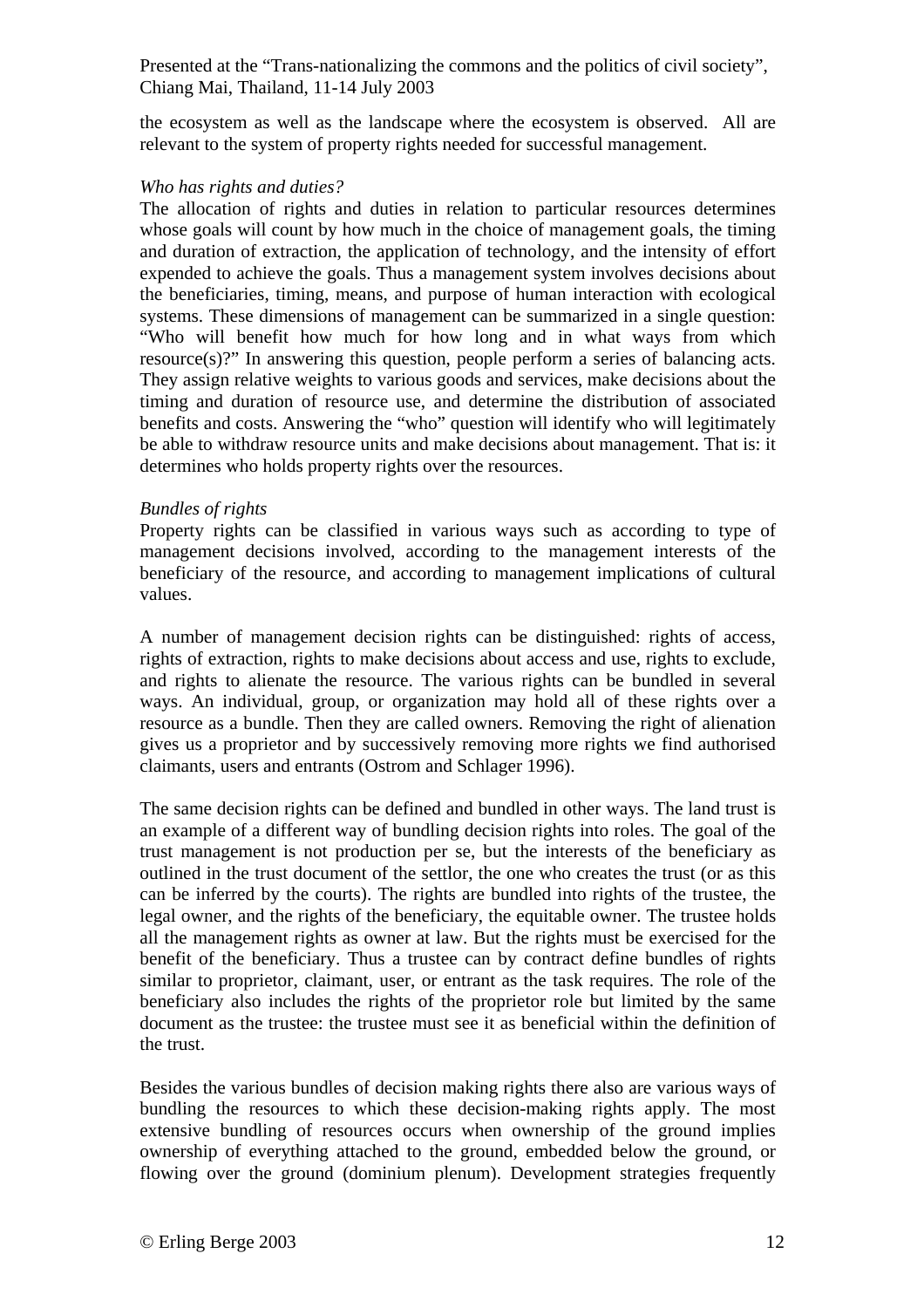assume that those with rights to the ground also hold rights to all other land-based resources. But rights to resources can be differentiated by resource boundaries and held by a variety of actors. Individuals or groups may hold rights to access an area (e.g., a wildlife area) and extract resources (e.g., hunt game), for example, while a government body often has the authority to make decisions about quantity regulations (e.g., the maximum number of animals killed by hunters each year) at the same time as there may be completely different holders of rights to extract timber, use pasture or collect other non-timber forest products. The individual, group, or organization that holds rights to any given resource units (e.g., game) in an area need not have rights to other resources units in that ecosystem (e.g., grasses, timbers, fruits, flowers, resin, and deadwood). Many systems of rights of common can be seen as efforts to bundle rights to resources with the goal of making farms (or households or other suitably defined economic units) into viable economic enterprises (Berge 2002).

# *Property rights and stakeholders*

In the broad meaning of property rights adopted here one can say that three types of rules contribute to defining the social and economic meaning of a property right:

- Customary bundles of rights and duties of all stakeholders,
- Statutory bundles of rights and duties of owners, and
- Modifications of customary and statutory bundles of rights and duties by
	- o Limiting the options of land owners (zoning regulations or land use planning),
	- o Directly regulating the behaviour of stakeholders, and
	- o Regulating the use of technology.

Property rights in this meaning not only define owners (those with enforceable rights), but more generally "stakeholders" (anyone with a legitimate interest in a resource). Stakeholders without statutory property rights represent a difficulty for many legal systems. They usually do not have legal standing in court proceedings. During the last decades there has been a growing emphasis on citizen participation in the management of the environment (see e.g. the Aarhus Convention of 1998**)**. This has led to new approaches giving standing to stakeholders based on their representation of a general public interest. This process can be viewed as a step towards giving public goods legal protection.

It has proved useful to distinguish three categories of stakeholders

- Private individual
- Private collective (user associations, local communities, NGOs, and business corporations)
- Public state

The importance of the distinction lies in the differences in how goals are decided on and action plans formulated and acted upon. For individual actors, goals emerge through a cultural process. These are acted upon within the constraints posited by established property rights and the incentives of relative prices. Relative price is here seen as a general concept summarizing the relation between effort and benefit. People tend to choose the available action alternative promising the most benefit per unit of effort. Private collective actors are comprised of individuals each with their own goals. The formulation of collective goals as well as action plans is therefore subject to the problems of collective action. But also these actors are subject to the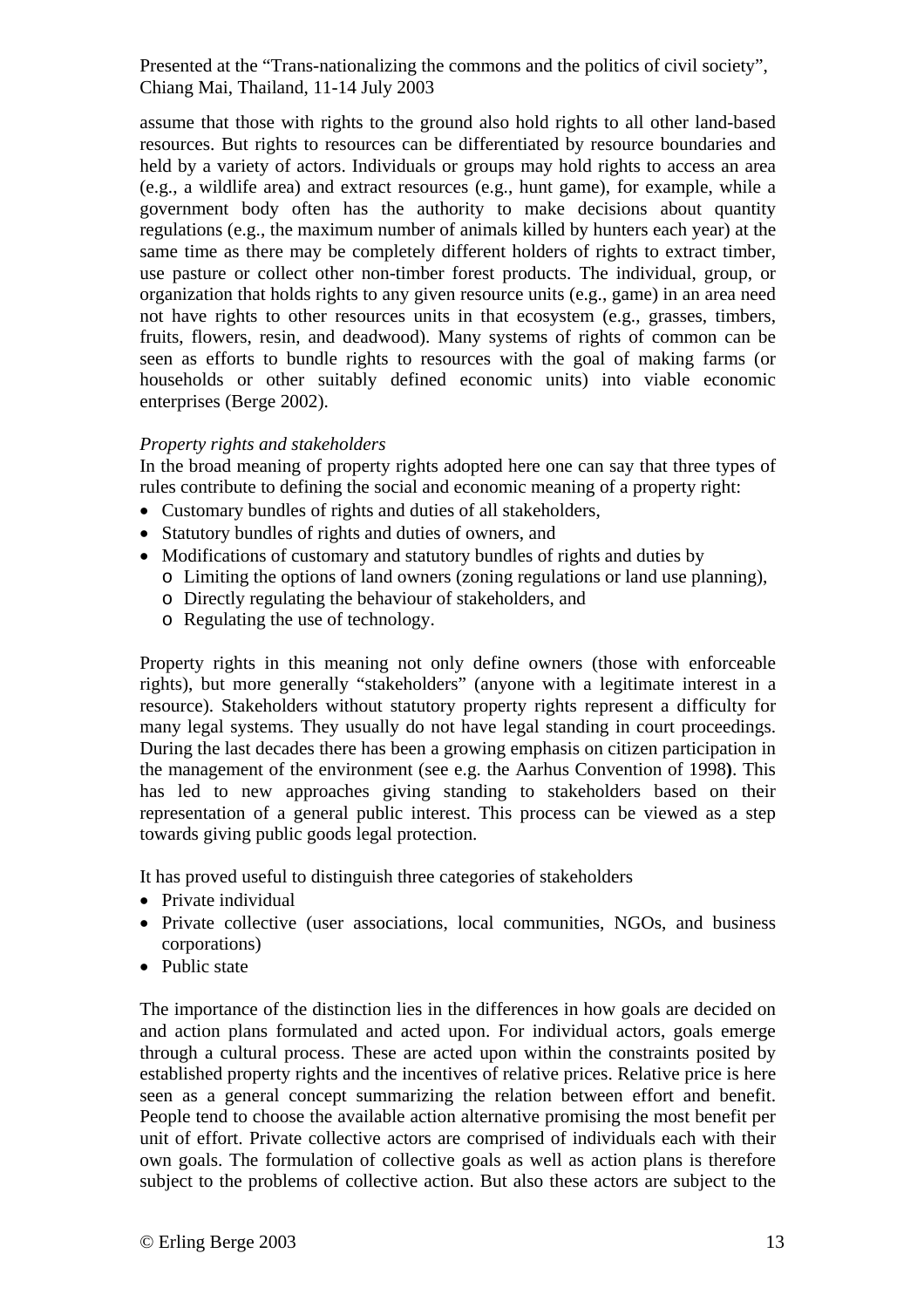constraints of established property rights and the incentives of relative prices. The state is a particularly important stakeholder because it has the power to redefine property rights and relative prices in a variety of ways. The state is often an owner with direct responsibility for large areas. It is always a stakeholder in the sense of representing the public interest in how the various resources are used. In rule-of-law states its position as resource owner is subject to established property rights and procedural rules of law making. In other states the two roles of law maker and resource owner tend to become confounded.

Property rights become an effective part of the activities of stakeholders by some kind of legitimate, public register (cadastres, land registers, local records, even the memory of reputable men and women in public statements). The register will define the objects of ownership and link particular owners with particular objects. The legitimacy of the distribution of rights is furthered in two ways: firstly by the public character of the register, and secondly by established procedures for resolving conflicts about it. A legitimate register of property rights to resources will enable owners to use their resources as a generalized capital asset, and it will lower transaction costs significantly. If the register contradicts the common understanding of the distribution of rights or is not kept up to date, it will be illegitimate. Illegitimate registers undermine tenure security rather than enhance it.

### *Changing property rights*

Property rights define interests and goals tied to the resource. The various stakeholders hold partial and limited views. Often their various goals are conflicting. In such situations the position of owner will have the advantage. Where the rule-oflaw obtains, the owner can call upon the power of the state to enforce his or her will against opposing stakeholders. But the specific legal liberties and powers assigned to owners are always in flux. Contestation and renegotiation of property rights are especially notable in political debates, legitimate public decisions, and court proceedings. Political forces shape them and gradually change them. Also local discussions and conflicts among users, such as conflicts over externalities from any particular usage of a resource, feed into these political struggles. Today these struggles usually result in some form of regulation. By issuing regulations about how to use particular resources or how particular technologies can be applied or how particular areas are to be used, public authorities tries to lower the level of conflict, to accommodate the interests of stakeholders who are not owners, and in general to ensure a better overall return from the use of a resource.

This is where property rights meet environmental goods and services.

### **Changing property rights by means of environmental regulations**

The most obvious case of this kind of impact is found in the act on motorized traffic which prohibits the use of motorized vehicles on water courses and in non-arable lands. However, the act provides for a lot of exceptions. But particularly for recreational activities it is difficult to get permission. In some instances this is felt to decrease the value of properties. In other instances such as the successful pursuit of polluters the values of adjacent properties increase. In Norway during the last decade the most notable case of such spill over effects transforming property rights is the reemergence of large predators. In the areas where bear and wolf have been able to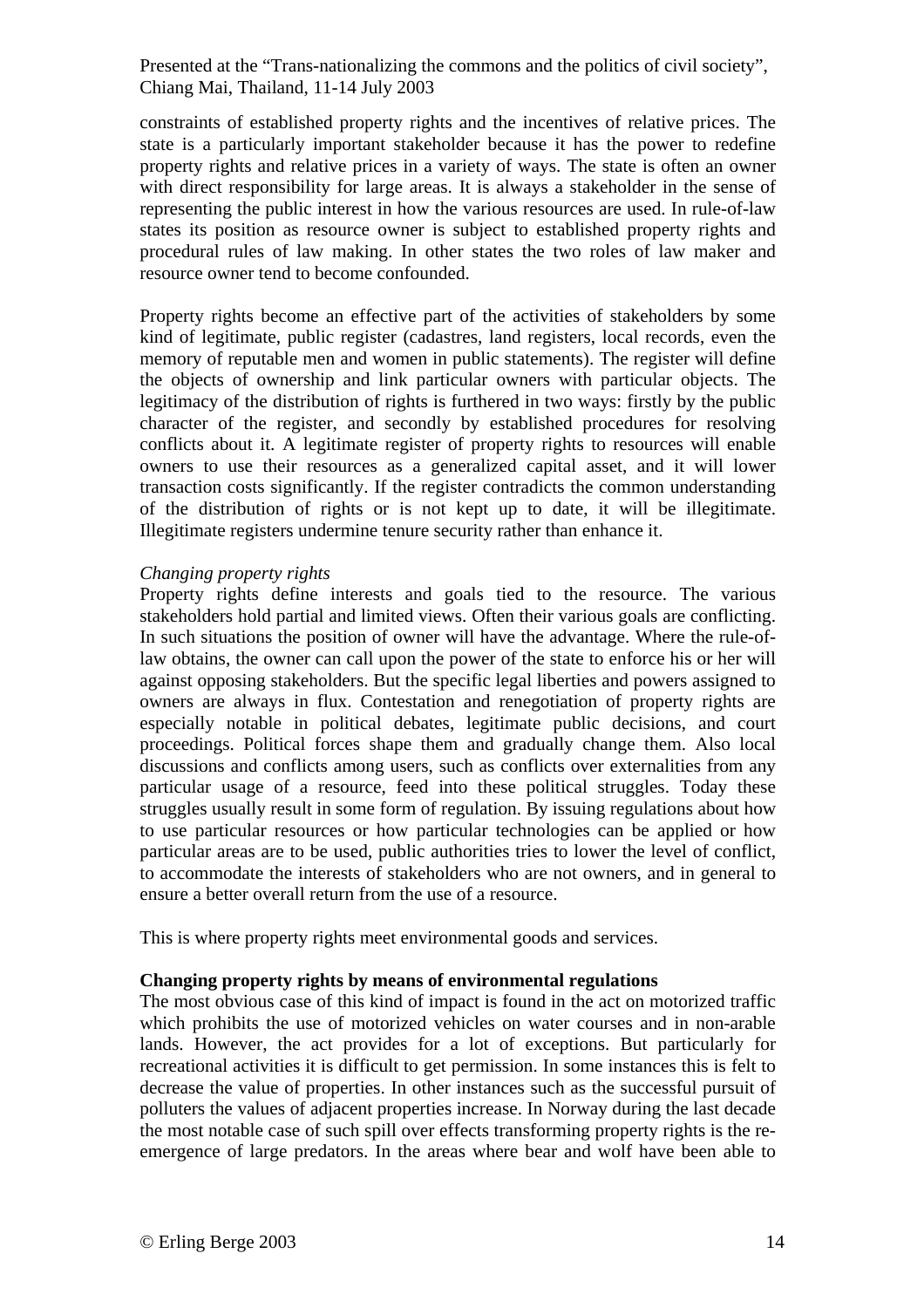establish themselves and where the prohibition of hunting is enforced, the value of sheep farming as an industry has declined noticeably.

# **Property rights to environmental goods and services**

We noted above that while an acceptable level of environmental goods and services were maintained they could be classified as club goods. This means that since all members of the club will enjoy the benefits, the problem of crowding has to be monitored and controlled by membership. A club good differs from a pure public good only by being local in relation to the surrounding social system. Local public goods may be produced and managed by either private or public actors. Public actors will usually be able to cover the cost of production by taxing every member of the club. For private producers of club goods a diversity of mechanisms have been identified (Olson 1965, Cornes and Sandler 1986) usually combinations of membership fees bundled with suitable private goods.

For environmental goods and services the efforts or expenditures required to maintain the level of service will in most cases appear as incomes foregone by not exploiting goods like forest or water. These costs are not evenly distributed. Depending on the distribution of property rights to the traditional resources, the level of conflict around the institution of new public regulations will vary. If the club is to be a private undertaking (a private recreation area) the organisation must either include landowners and other stakeholders or in other ways accommodate their interests to align incentives for maintenance and enjoyment. One would expect that environmental goods and services should be the task of local public actors with powers to tax its constituency.

It was also noted above that the legislation in Norway did not include much on environmental goods and services. But the legislation found pointed to the municipality as the most active agent in securing an acceptable level of enjoyment.

### **Concluding remarks**

At the outset it was assumed that there was a basic difference between values where there is rivalry in appropriation and values where there is non-rivalry. The discussion has basically confirmed this. But perhaps more importantly the discussion has shown that the characteristic of rivalry is not static. It changes with how the context is defined or interpreted. Genetic information may be a public good or it may be a private good depending on the institutional setting. Thresholds in use or enjoyment may also trigger shifts in the character of a good. The club good of a clean environment may at a certain level of pollution become a common pool bad.